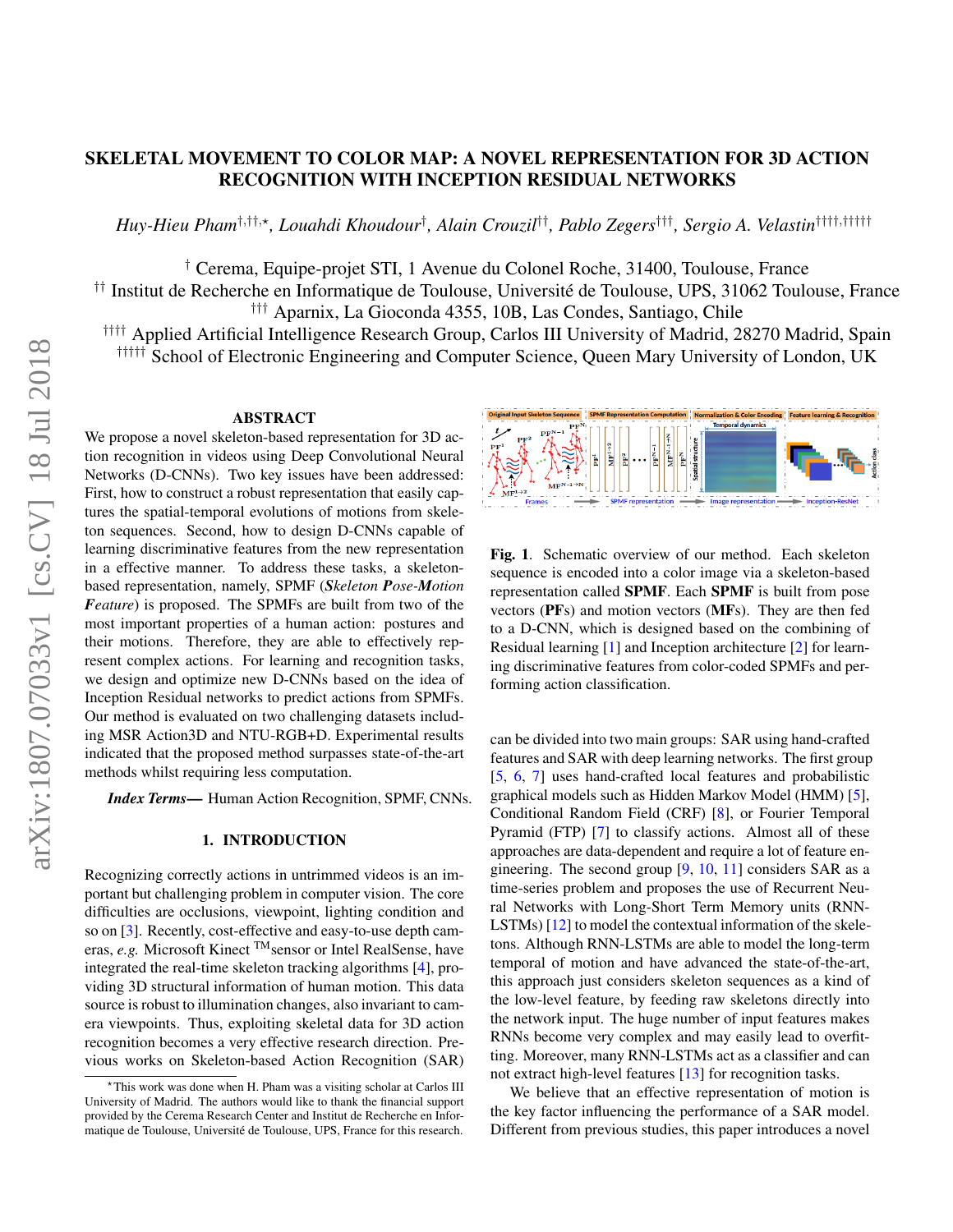representation based on skeletal data for 3D action recognition with D-CNNs. To best represent the characteristics of 3D actions, we exploit body poses (*Pose Features* - PFs) and their motions (*Motion Features* - MFs) for building a new representation called SPMF (*Skeleton Pose-Motion Feature*). Each SPMF contains important characteristics related to the spatial structure and temporal dynamics of skeletons. A new deep framework based on the Inception Residual networks (Inception-ResNets [\[14\]](#page-4-13)) is then proposed for learning and classifying actions, as shown in Figure [1.](#page-0-0) Generally speaking, four hypotheses motivate our exploration of using D-CNNs for SAR are: (1) human actions can be correctly represented via the movement of skeletons; (2) the spatial-temporal dynamics of skeletons can be transformed into a 2D image structure – a representation that can be effectively learned by learning methods as D-CNNs; (3) compared to RGB and depth modalities, skeletons are high-level information while with much less complexity than RGB-D sequences, making action learning model much simpler and faster; (4) a well-designed and deeper CNN can improve learning accuracy. Our experimental results on two benchmark datasets confirmed these statements.

The main contributions of this paper can be summarized as follows: First, we investigate and propose a novel skeletonbased representation, namely SPMF, for 3D action recognition. Second, we design and optimize new D-CNNs based on Inception-ResNet for learning motion features from SPMF in an end-to-end learning framework. To the best of our knowledge, this is the first time a very deep network as Inception-ResNet is exploited for SAR. Last, the proposed method set a new state-of-the-art on the MSR Action3D and the NTU-RGB+D datasets. In the next section, we introduce the SPMF representation and the proposed deep learning networks. Experiments and their results are provided in Section [3.](#page-2-0) Section [4](#page-3-0) concludes the paper and discusses the future work.

#### 2. PROPOSED METHOD

#### 2.1. SPMF: From skeleton movement to color map

Two key elements to determine an action are static postures and their motions. We propose SPMF, a novel representation based on these features that are extracted from skeletons. Note that, combining too many geometric features will lead to lower performance than using only a single feature or several main features [\[15\]](#page-4-14). In our study, each SPMF is built from pose and motion vectors, as described below:

# *2.1.1. Pose Feature (PF)*

Given a skeleton sequence S with N frames, denoting as  $S =$  $\{F^t\}$  with  $t \in [1, N]$ . Let  $p_j^t$  and  $p_k^t$  be the 3D coordinates of the j-th and k-th joints in each skeleton frame  $\mathbf{F}^{t}$  ( $j \neq k$ ). The Joint-Joint Euclidean distance  $\mathbf{JJD}_{jk}^t$  between  $\mathbf{p}_j^t$  and  $\mathbf{p}_k^t$ 

at timestamp  $t$  is given by:

<span id="page-1-0"></span>
$$
\mathbf{JJD}_{jk}^{t} = ||\mathbf{p}_j^{t} - \mathbf{p}_k^{t}||_2, j \neq k, t \in [1, N]
$$
 (1)

The joint distances obtained by Eq.  $(1)$  for the whole dataset range from  $\mathbf{D}_{\text{min}} = \mathbf{0}$  to  $\mathbf{D}_{\text{max}} = \max\{\mathbf{JJD}_{jk}^t\}$  and noted by  $\mathcal{D}_{original}$ . The 3D action features can be learned directly from  $\mathcal{D}_{original}$  by D-CNNs. However, as  $\mathcal{D}_{original}$  is high-dimensional parametric input space, it may lead D-CNNs to time-consuming and overfitting. Therefore, we normalize  $\mathcal{D}_{original}$  to the range [0, 1], denote as  $\mathcal{D}_{[0,1]}$  and considering each distance value in  $\mathcal{D}_{[0,1]}$  as a pixel of the intensity information in a greyscale image. To reflect the change in joint distances, we encode  $\mathcal{D}_{[0,1]}$  into a color space by a sequential discrete color palette. The encoding process is performed by 256-color  $JET<sup>1</sup>$  $JET<sup>1</sup>$  $JET<sup>1</sup>$  scale. The use of a sequential discrete color palette helps us to reduce the dimensionality of input space that accelerates the convergence rate of deep networks during the representation learning later.

The Joint-Joint Orientation JJO $_{jk}^t$  from joint  $\mathbf{p}_j^t$  to  $\mathbf{p}_k^t$  at timestamp  $t$ , represented by the unit vector  $\frac{1}{\sqrt{2}}$  $\mathbf{p}_j^t \mathbf{p}_k^t$  as follows:

$$
\mathbf{JJO}_{jk}^{t} = \text{unit}(\mathbf{p}_{j}^{t} - \mathbf{p}_{k}^{t}) = \frac{\mathbf{p}_{j}^{t} - \mathbf{p}_{k}^{t}}{\mathbf{JJD}_{jk}^{t}}, j \neq k, t \in [1, N] \quad (2)
$$

Each vector  $JJO_{jk}^{t}$  is a 3D vector where all of its components can be normalized to the range [0, 255]. We consider three components  $(x,y,z)$  of  $\mathbf{JJO}_{jk}^t$  after normalization as the corresponding three components  $(R, G, B)$  of a color pixel and define a human pose at timestamp t by vector  $\mathbf{PF}^t$  that describes the distance and orientation relationship between joints as a color matrix<sup>[2](#page-1-2)</sup>. Each  $\mathbf{PF}^t$  is obtained by:

$$
\mathbf{PF}^t = \left[ \mathbf{JJD}_{jk}^t \ \mathbf{JJO}_{jk}^t \right], j \neq k, t \in [1, N] \tag{3}
$$

#### *2.1.2. Motion Feature (MF)*

Let  $\mathbf{p}_j^t$  and  $\mathbf{p}_k^{t+1}$  be the 3D coordinates of the *j*-th and *k*-th joints at two frames consecutively t and  $t + 1$ . Similarly to  $\mathbf{JJD}_{jk}^t$  in Eq. [\(1\)](#page-1-0), the Joint-Joint Euclidean distance  $\mathbf{JJD}_{jk}^{t,t+1}$ between  $\mathbf{p}_j^t$  and  $\mathbf{p}_k^{t+1}$  is computed as:

$$
\mathbf{JJD}_{jk}^{t,t+1} = ||\mathbf{p}_j^t - \mathbf{p}_k^{t+1}||_2, t \in [1, N-1]
$$
 (4)

Also, the Joint-Joint Orientation JJO $_{jk}^{t,t+1}$  from joint  $p_j^t$  to  $\mathbf{p}_k^{t+1}$ , represented by the unit vector  $\longrightarrow$  $\mathbf{p}_j^t \mathbf{p}_k^{t+1}$  as follows:

$$
\mathbf{JJO}_{jk}^{t,t+1} = \text{unit}(\mathbf{p}_j^t - \mathbf{p}_k^{t+1}) = \frac{\mathbf{p}_j^t - \mathbf{p}_k^{t+1}}{\mathbf{JJD}_{jk}^{t,t+1}}, t \in [1, N-1]
$$
\n
$$
\tag{5}
$$

<span id="page-1-1"></span><sup>&</sup>lt;sup>1</sup> A JET color map is based on the order of colors in the spectrum of visible light, ranging from blue to red, passes through the cyan, yellow, orange.

<span id="page-1-2"></span> $2$  To concatenate vectors of unequal lengths, we expand shorter vectors with neighborhood values until reaching the length of the larger vectors. Before that, all duplicated distances or zero vectors are removed.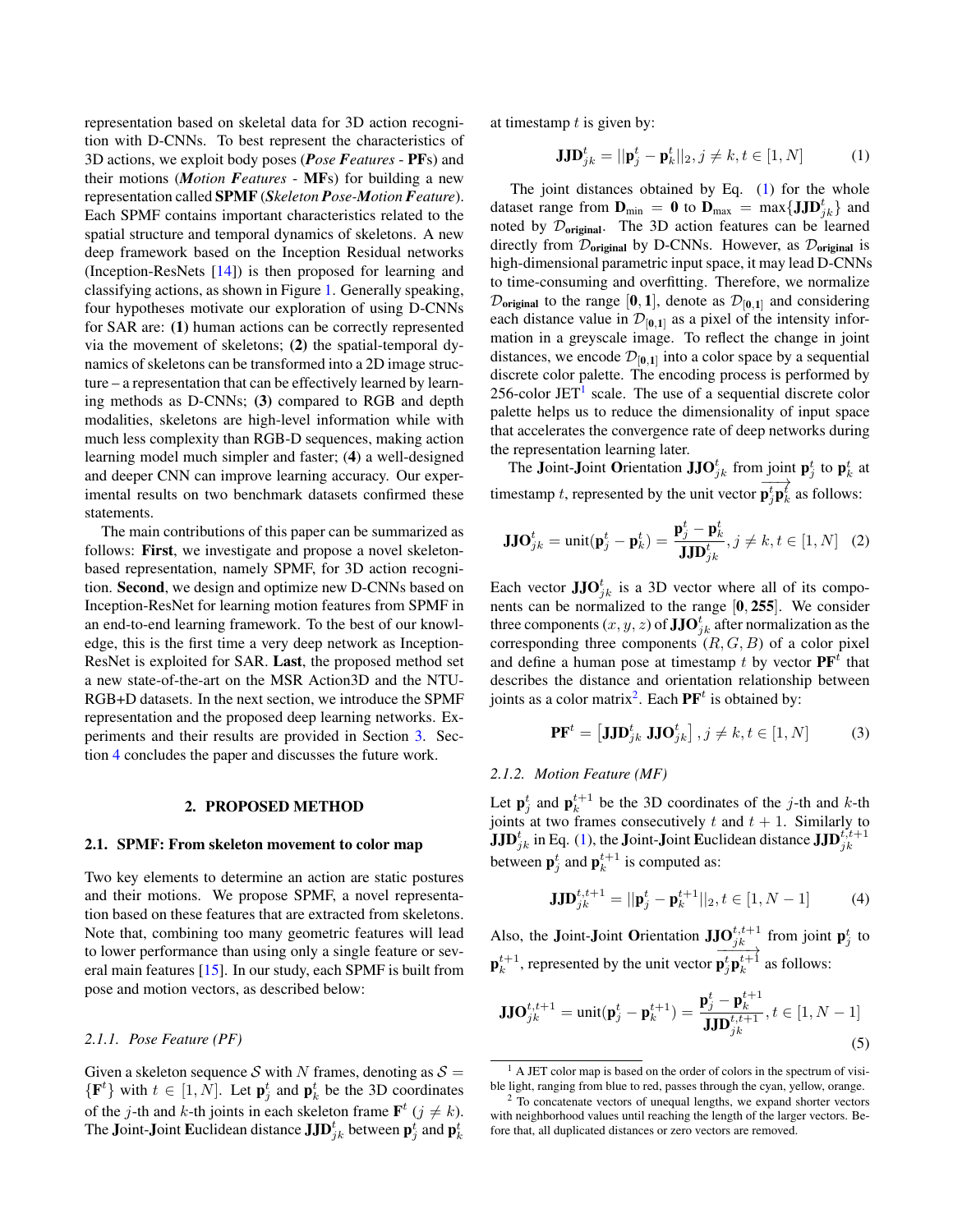We represent a motion from frame t to  $t+1$  by vector  $\textbf{MF}^{t\rightarrow t+1}$ , given by:

$$
\mathbf{M} \mathbf{F}^{t \to t+1} = \left[ \mathbf{J} \mathbf{J} \mathbf{D}_{jk}^{t,t+1} \mathbf{J} \mathbf{J} \mathbf{O}_{jk}^{t,t+1} \right], t \in [1, N-1] \tag{6}
$$

where  $JJD_{jk}^{t,t+1}$  and  $JJO_{jk}^{t,t+1}$  are encoded to color matrices as  $JJD_{jk}^t$  and  $JJO_{jk}^t$ . This process not only enhances the texture information in image representation, but also distinguishes the slower and faster motions based on their colors.

#### *2.1.3. Modeling human action with PFs and MFs*

Based on the PFs and MFs, we propose a novel skeletonbased representation, namely SPMF (*Skeleton Pose-Motion Features*). To build the SPMFs, the PFs and MFs are concatenated into a single feature vector by temporal order. Specifically, a SPMF represents a skeleton sequence  $S$ , without dependence on the range of actions, is defined as:

$$
\mathbf{SPMF}_{\mathcal{S}} = [\mathbf{PF}^1 \ \mathbf{MF}^{1 \to 2} \ \mathbf{PF}^2 \ \dots \ \mathbf{PF}^t \ \mathbf{MF}^{t \to t+1} \ \mathbf{PF}^{t+1}
$$
\n
$$
\dots \mathbf{PF}^{N-1} \ \mathbf{MF}^{N-1 \to N} \ \mathbf{PF}^N |, t \in [2, N-2] \tag{7}
$$

Figure [2](#page-2-1) shows some SPMFs obtained from the MSR Ac-tion3D dataset [\[16\]](#page-4-15) after resizing them to  $32 \times 32$  pixels.



<span id="page-2-1"></span>Fig. 2. The SPMFs obtained from some samples of the MSR Action3D dataset. Color-changing reflects the change in distance between skeleton joints. Best viewed in color.

## 2.2. Inception Residual learning

D-CNNs have demonstrated state-of-the-art performance on many visual recognition tasks. In particular, the recent Inception architecture [\[2\]](#page-4-3) significantly improved both the accuracy and computational cost through three key ideas: (1) reducing the input dimension; (2) increasing not only the network depth, but also its width and (3) concatenating feature maps learned by different layers. However, very deep networks as Inception are very difficult to train due to the vanishing problem and degradation phenomenon [\[17\]](#page-4-16). To this end, ResNet [\[1\]](#page-4-2) has been introduced. The key idea is to improve the flow of information and gradients through layers by using identity connections. A layer, or a sequence of layers of a traditional CNN learns to calculate a mapping function  $y = \mathcal{F}(x)$  from the input feature  $x$ . Meanwhile, a ResNet building block approximately calculates the function  $y = \mathcal{F}(x) + id(x)$  where  $id(x) = x$ . This idea helps the learning process to be faster and more accurate. To learn spatio-temporal features from the SPMFs, we propose the combination of Residual learning [\[1\]](#page-4-2) and Inception architecture [\[2\]](#page-4-3) to build D-CNNs<sup>[3](#page-2-2)</sup>. Batch normalization [\[18\]](#page-4-17) and Exponential Linear Units (ELUs) [\[19\]](#page-4-18) are applied after each Convolution. Dropout [\[20\]](#page-4-19) with a rate of 0.5 is used to prevent overfitting. A Softmax layer is employed for classification task. Our networks can be trained in an end-to-end manner by the gradient decent using Adam update rule  $[21]$ . During training, our goal is to minimize the cross-entropy loss function between the ground-truth label y and the predicted label  $\hat{y}$  by the network over the training samples  $X$ , which is expressed as follows:

$$
\mathcal{L}_{\mathcal{X}}(\mathbf{y}, \hat{\mathbf{y}}) = -\frac{1}{M} \left( \sum_{i=1}^{M} \left( \sum_{j=1}^{C} \mathbf{y}_{ij} \log \hat{\mathbf{y}}_{ij} \right) \right)
$$
(8)

where M indicates the number of samples in training set  $\mathcal{X}$ and C denotes the number of action classes.

#### 3. EXPERIMENTS

#### <span id="page-2-0"></span>3.1. Datasets and settings

The proposed method is evaluated on the MSR Action3D and NTU-RGB+D datasets<sup>[4](#page-2-3)</sup>. We follow the evaluation protocols as provided in the original papers. The performance is measured by average classification accuracy over all action classes.

MSR Action3D dataset [\[16\]](#page-4-15): This Kinect 1 captured dataset contains 20 actions, performed by 10 subjects. Each skeleton has 20 joints. Our experiments were conducted on 557 action sequences in which the whole dataset is divided into three subsets: Action Set 1 (AS1), Action Set 2 (AS2), and Action Set 3 (AS3). For each subset, a half of the data is selected for training and the rest for testing. More details are provided in the Supplementary Material.

NTU-RGB+D dataset [\[11\]](#page-4-10): This Kinect 2 captured dataset is currently the largest dataset for SAR, also very challenging due to its large intra-class and multiple viewpoints. The NTU-RGB+D provides more than 56,000 videos, collected from 40 subjects for 60 action classes. Each skeleton contains the 3D coordinates of 25 body joints. Two different evaluation criteria have been suggested. For the Cross-Subject evaluation, the sequences performed by 20 subjects are used for training and the rest sequences are used for testing. For Cross-View evaluation, the sequences provided by cameras 2 and 3 are used for training while sequences from camera 1 are used for testing.

#### 3.2. Implementation details

Three different network configurations were implemented and evaluated in Python with Keras framework using the Tensor-

<span id="page-2-2"></span><sup>&</sup>lt;sup>3</sup> Please refer to the Supplementary Materials to see details of the proposed network architectures.

<span id="page-2-3"></span><sup>4</sup> The list of action classes is provided in Supplementary Materials.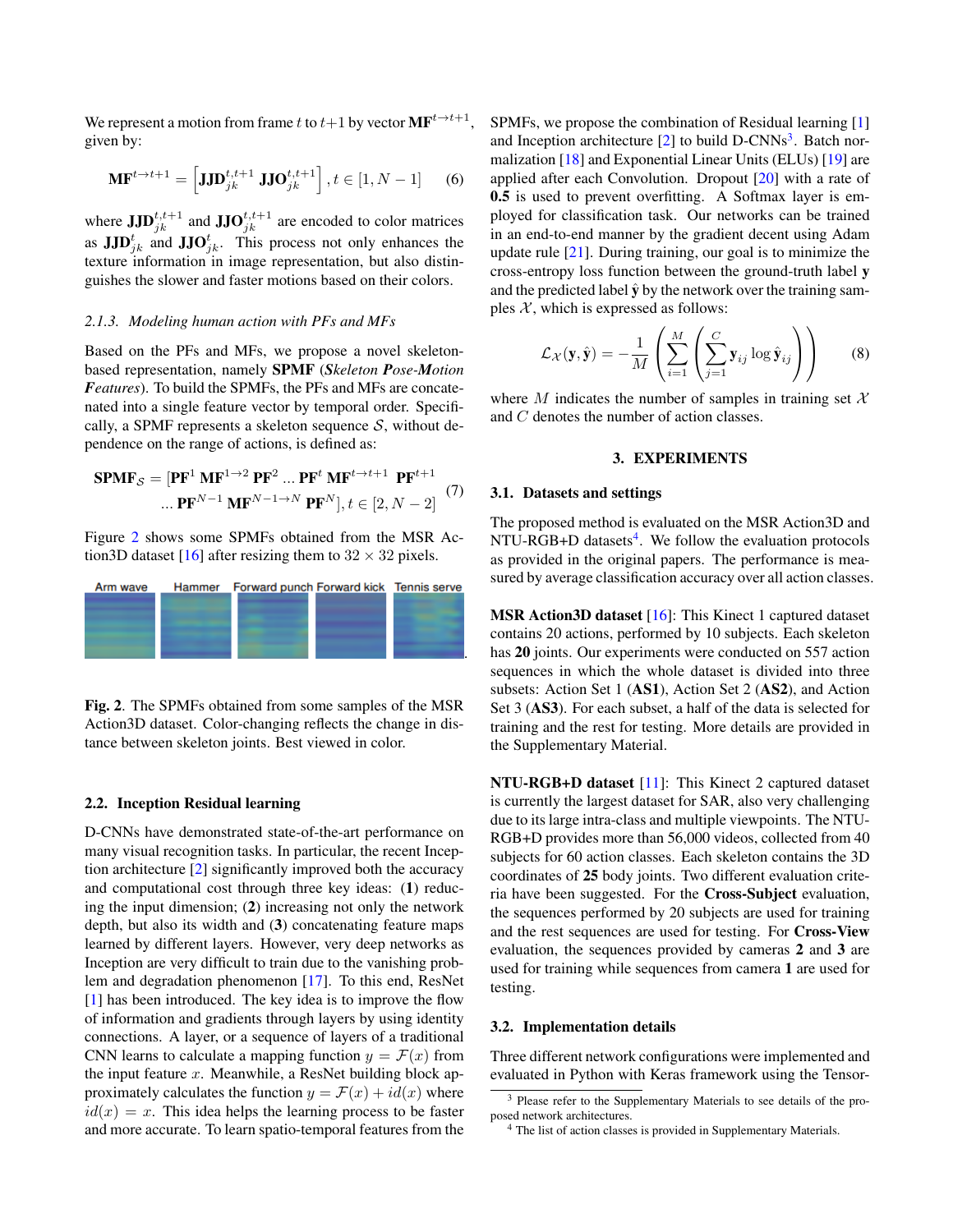| Method (protocol of $[16]$ )  | AS1               | AS <sub>2</sub> | AS3   | Aver. |
|-------------------------------|-------------------|-----------------|-------|-------|
| Bag of 3D Points [16]         | 72.90             | 71.90           | 71.90 | 74.70 |
| Depth Motion Maps [23]        | 96.20             | 83.20           | 92.00 | 90.47 |
| Lie Group Representation [7]  | 95.29             | 83.87           | 98.22 | 92.46 |
| Hierarchical RNN [10]         | $99.33^{\dagger}$ | 94.64           | 95.50 | 94.49 |
| ST-LSTM Trust Gates [9]       | N/A               | N/A             | N/A   | 94.80 |
| Graph-Based Motion [24]       | 93.60             | 95.50           | 95.10 | 94.80 |
| <b>ST-NBNN [25]</b>           | 91.50             | 95.60           | 97.30 | 94.80 |
| S-T Pyramid [26]              | 99.10             | 92.90           | 96.40 | 96.10 |
| Ensemble TS-LSTM v2 [27]      | 95.24             | 96.43           | 100.0 | 97.22 |
| SPMF Inception-ResNet-121 $‡$ | 97.06             | 99.00           | 98.09 | 98.05 |
| SPMF Inception-ResNet-222     | 97.54             | 98.73           | 99.41 | 98.56 |
| SPMF Inception-ResNet-242     | 96.73             | 97.35           | 98.77 | 97.62 |

<span id="page-3-1"></span>Table 1. Accuracy rate (%) on the MSR Action3D dataset.

<sup>†</sup> Results that outperform previous works are in **bold**, best accuracies are in **bold-blue**. ‡Denote the number of building blocks Inception-ResNet-A, Inception-ResNet-B, and Inception-ResNet-C, respectively. Details are provided in Supplementary Materials.

Flow backend. During training, we use mini-batches of 256 images for all networks. The weights are initialized by the He initialization technique [\[22\]](#page-4-26). Adam optimizer [\[21\]](#page-4-20) is used with default parameters,  $\beta_1 = 0.9$  and  $\beta_2 = 0.999$ . The initial learning rate is set to 0.001 and is decreased by a factor of 0.5 after every 20 epochs. All networks are trained for 250 epochs from scratch. We applied some simple data augmentation techniques (*i.e.*, randomly cropping, flipping and Gaussian filtering) on the MSR Action3D dataset [\[16\]](#page-4-15) due to its small size. For the NTU-RGB+D [\[11\]](#page-4-10), we do not apply any data augmentation method.

#### 3.3. Results and comparison with the state-of-the-art

Table [1](#page-3-1) reports the experimental results and comparisons with state-of-the-art methods on the MSR Action3D dataset [\[16\]](#page-4-15). We achieved the best recognition accuracy by SPMF Inception-ResNet-222 network configuration with a total average accuracy of 98.56%. This result outperforms many previous studies [\[16,](#page-4-15) [23,](#page-4-21) [7,](#page-4-6) [10,](#page-4-9) [9,](#page-4-8) [24,](#page-4-22) [25,](#page-4-23) [26,](#page-4-24) [27\]](#page-4-25). For the NTU-RGB+D dataset  $[11]$ , we achieved an accuracy of  $78.89\%$  on crosssubject evaluation and **86.15%** on cross-view evaluation as shown in Table [2.](#page-3-2) These results are better than previous stateof-the-art works reported in [\[7,](#page-4-6) [10,](#page-4-9) [9,](#page-4-8) [11,](#page-4-10) [28,](#page-4-27) [29\]](#page-4-28).



Fig. 3. Training loss and test accuracy of SPMF-Inception-ResNet-222 on MSR Action3D and NTU-RGB+D datasets.

| Method (protocol of $[11]$ )   | <b>Cross-Subject</b> | <b>Cross-View</b> |
|--------------------------------|----------------------|-------------------|
| Lie Group Representation [7]   | 50.10                | 52.80             |
| Hierarchical RNN [10]          | 59.07                | 63.97             |
| ST-LSTM Trust Gates [9]        | 69.20                | 77.70             |
| Two-Layer P-LSTM [11]          | 62.93                | 70.27             |
| Dynamic Skeletons [28]         | 60.20                | 65.20             |
| STA-LSTM [30]                  | 73.40                | 81.20             |
| Depth and Skeleton Fusion [29] | 75.20                | 83.10             |
| SPMF Inception-ResNet-121      | 77.02                | 82.13             |
| SPMF Inception-ResNet-222      | 78.89                | 86.15             |
| SPMF Inception-ResNet-242      | 77.24                | 83.45             |

<span id="page-3-2"></span>Table 2. Accuracy rate (%) on the NTU-RGB+D dataset.



Fig. 4. Visualizing intermediate features generated by Inception-ResNet-222 after feeding several SPMFs into the network. These SPMFs come from samples in the MSR Action3D dataset [\[16\]](#page-4-15). Best viewed in color.

## 3.4. Training and prediction time

We take the NTU-RGB+D dataset with cross-view settings and SPMF-Inception-ResNet-222 network for illustrating the computational efficiency of our learning framework. With the implementation in Python on a single GeForce GTX Ti GPU, no parallel processing, the training phase takes  $1.85 \times 10^{-3}$  second per sequence. While the testing phase, including the time for encoding skeletons into color images and classification, takes 0.128 second per sequence. This speed is fast enough to the needs of many real-time applications. These results verify the effectiveness of the proposed method, not only in terms of accuracy, but also in terms of computational cost.

# 4. CONCLUSION AND FUTURE WORK

<span id="page-3-0"></span>In this paper, we introduced a new method for recognizing human actions from skeletal data. A novel skeleton-based representation, namely SPMF, is proposed for encoding spatialtemporal dynamics of skeleton joints into color images. Deep convolutional neural networks based on Inception Residual architecture are then exploited to learn and recognize actions from obtained image-based representations. Experiments on two publicly available benchmark datasets have demonstrated the effectiveness of the proposed representation as well as feature learning networks. We are currently expanding this study by improving the color encoding algorithm through an image enhancement method in order to generate more discriminative features contained in the image representations.